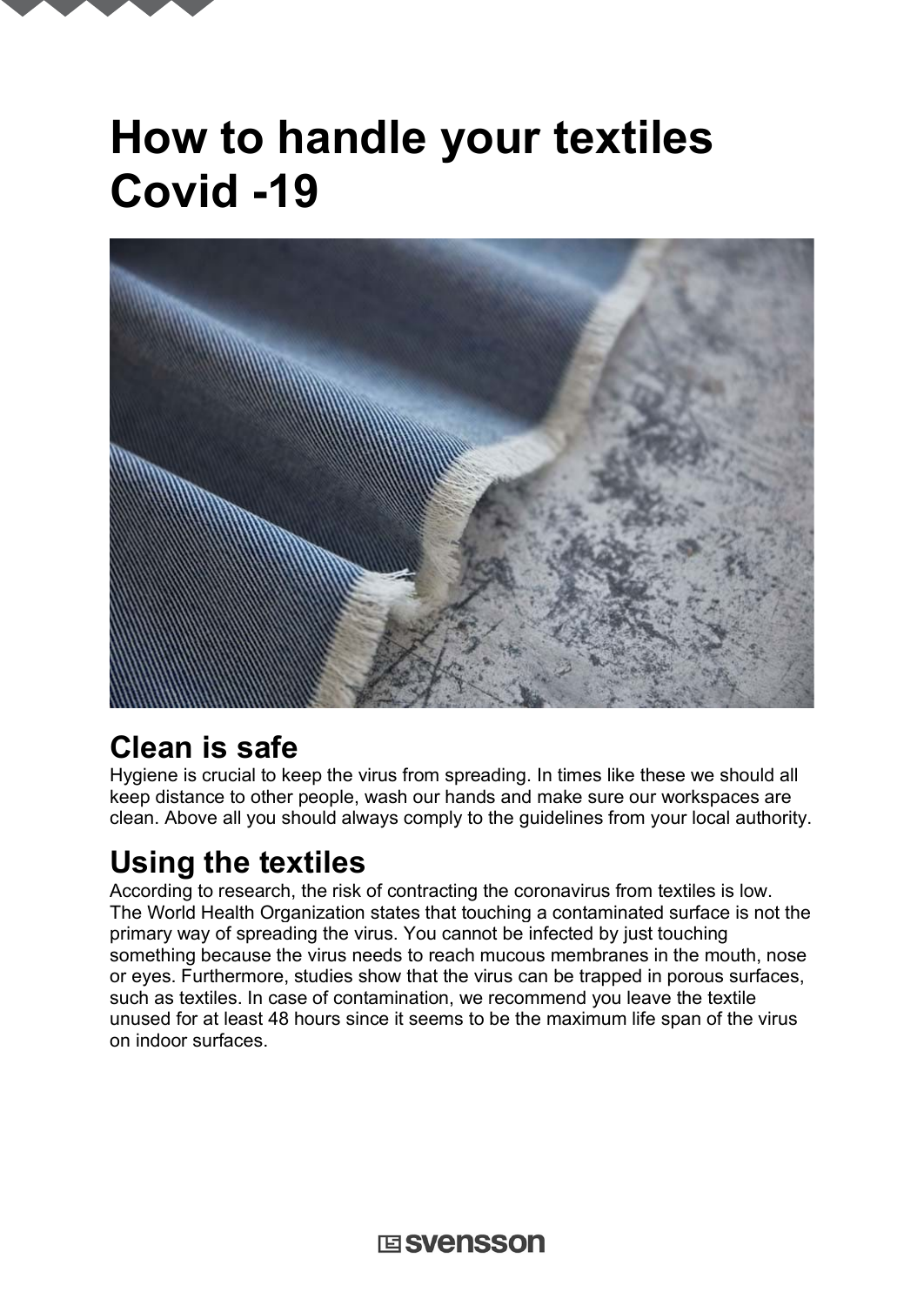

# **Cleaning and disinfecting the textiles**

*The coronavirus can easily be destroyed using regular detergents. So, before disinfecting any textile, you should clean it properly. In case of contamination we recommend the following actions depending on what material you are dealing with.*



## **Wool**

Dry clean the textile. This is the standard way of cleaning wool products. Keeping wool dry is key to maintaining its natural antimicrobial qualities.

Disinfect the textile. Using ethanol will strip the wool of lanolin. It will not really damage the fabric, but it may cause minor colour changes and slightly reduce its lifespan. So, avoid this if possible but if necessary, test on a hidden surface of the textile.

Do not wash woollen textiles and do not clean them using chlorine-based detergents.

**国SVenSSON**